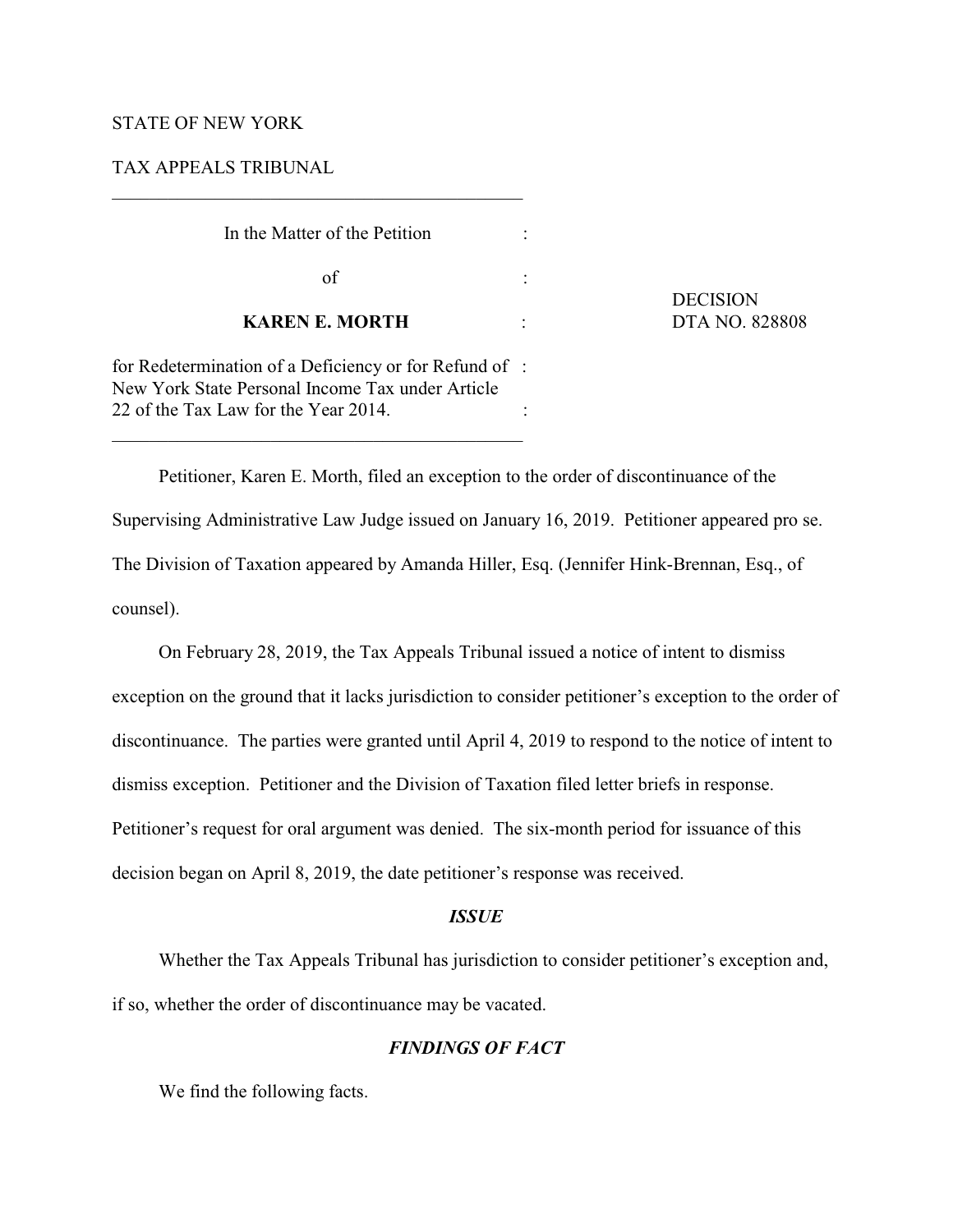1. On July 13, 2018, petitioner, Karen E. Morth, filed a petition with the Division of Tax Appeals "for appeal of assessment of penalty for 'Late filing penalty' for tax year 2014." Petitioner checked the box indicating that she was petitioning for a redetermination of a deficiency or revision of a determination. Petitioner did not check the box indicating that she was petitioning for a refund. Petitioner indicated that the amount contested was "\$100.00 penalty for late filing." Petitioner did not set forth the amount contested in parenthesis as the instructions on the petition form indicate should be done if "the controversy involves a refund." The petition referenced, and attached thereto, a notice and demand for payment of tax due, issued by the Division of Taxation (Division), dated November 10, 2015, regarding assessment L-043923762, listing a balance due for the filing period ended December 31, 2014, which was comprised of tax due, interest assessed and a penalty in the amount of \$107.56 for late payment. Also attached was: (1) a copy of a payment document dated March 25, 2016 indicating that petitioner had thereby made a \$120.00 payment; (2) a copy of letter from petitioner to the Division stating that she would like to formally appeal the penalty assessed and that payment had been made separately; and (3) a copy of a response to taxpayer inquiry regarding assessment L-043923762 wherein the Division indicated that no tax was due, denied petitioner's request for a refund and informed her she had two years from the date of the notice to either file a request for conciliation conference with the Division, or a petition with the Division of Tax Appeals.

2. On September 26, 2018, the Division filed its answer to the petition. The answer indicated that the notice and demand was properly issued and did not provide petitioner with any protest rights. The answer did not address the denial of refund letter indicating that no tax was owed and specifically setting forth petitioner's protest rights, nor did it request that the denial of

-2-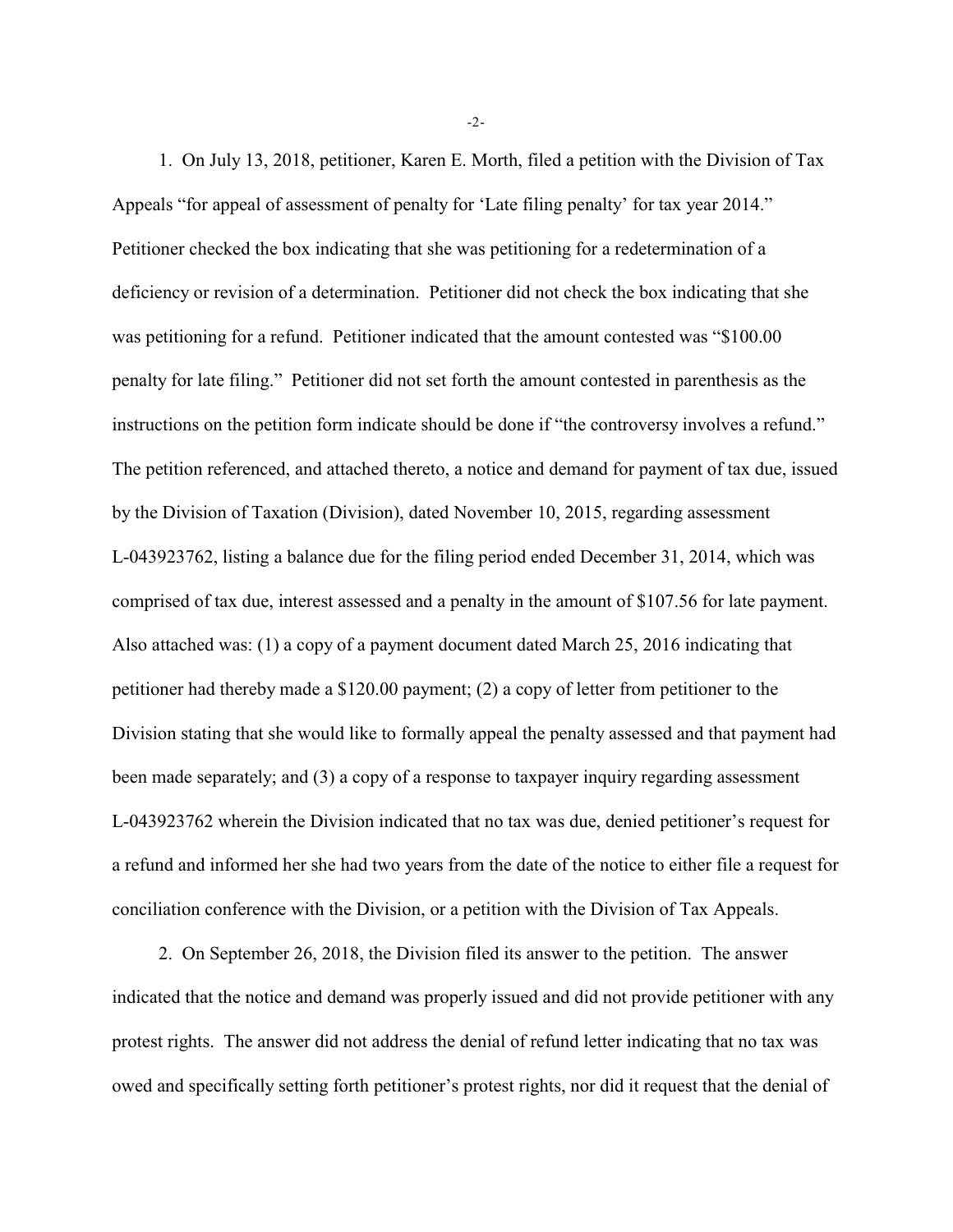the refund be sustained.

3. On December 4, 2018, the Division of Tax Appeals received a stipulation of discontinuance of proceeding, filed by the Division, executed by petitioner on November 26, 2018, and the Division on November 29, 2018. The stipulation lists the amount of the recomputed deficiency as \$217.00 plus "applicable statutory interest," and zero penalty. The stipulation form states that "[I]t is understood that all refund claims are subject to the approval of the Comptroller. Accordingly this Stipulation of Discontinuance is conditioned upon the granting of such approval and the payment of the refund." This stipulation was submitted with a letter dated December 4, 2018 from the Division's attorney, which indicated that "[t]he Division of Taxation will be marking this case as closed in its records."

4. The stipulation of discontinuance contains no indication that petitioner is due a refund.<sup>1</sup>

5. By letter dated December 12, 2018, petitioner responded to the Division's letter of December 4, 2018, by objecting to her case being closed in the Division of Tax Appeals, as she had "not yet received the refund of the penalty with statutory interest, or notice that the Comptroller has approved the payment of the refund, as stated on the Stipulation . . . ." Petitioner also requested a copy of any "rules, guidelines and/or internal procedures governing stipulations for discontinuance."

6. On December 28, 2018, the Supervising Administrative Law Judge sent a letter to petitioner acknowledging that he had received her letter of December 12, 2018, as well as the signed stipulation of discontinuance on December 10, 2018. He also advised that a "closing

-3-

 $<sup>1</sup>$  The stipulation for discontinuance form provides a space to fill in the amount of</sup> "Deficiency/Determination or (refund) as recomputed." Thus, if petitioner were due a refund, the amount of the refund would have been contained in parentheses. The \$217.00 listed on the form executed by the parties in this matter is not contained in parentheses and accordingly reflects a tax deficiency, not a refund.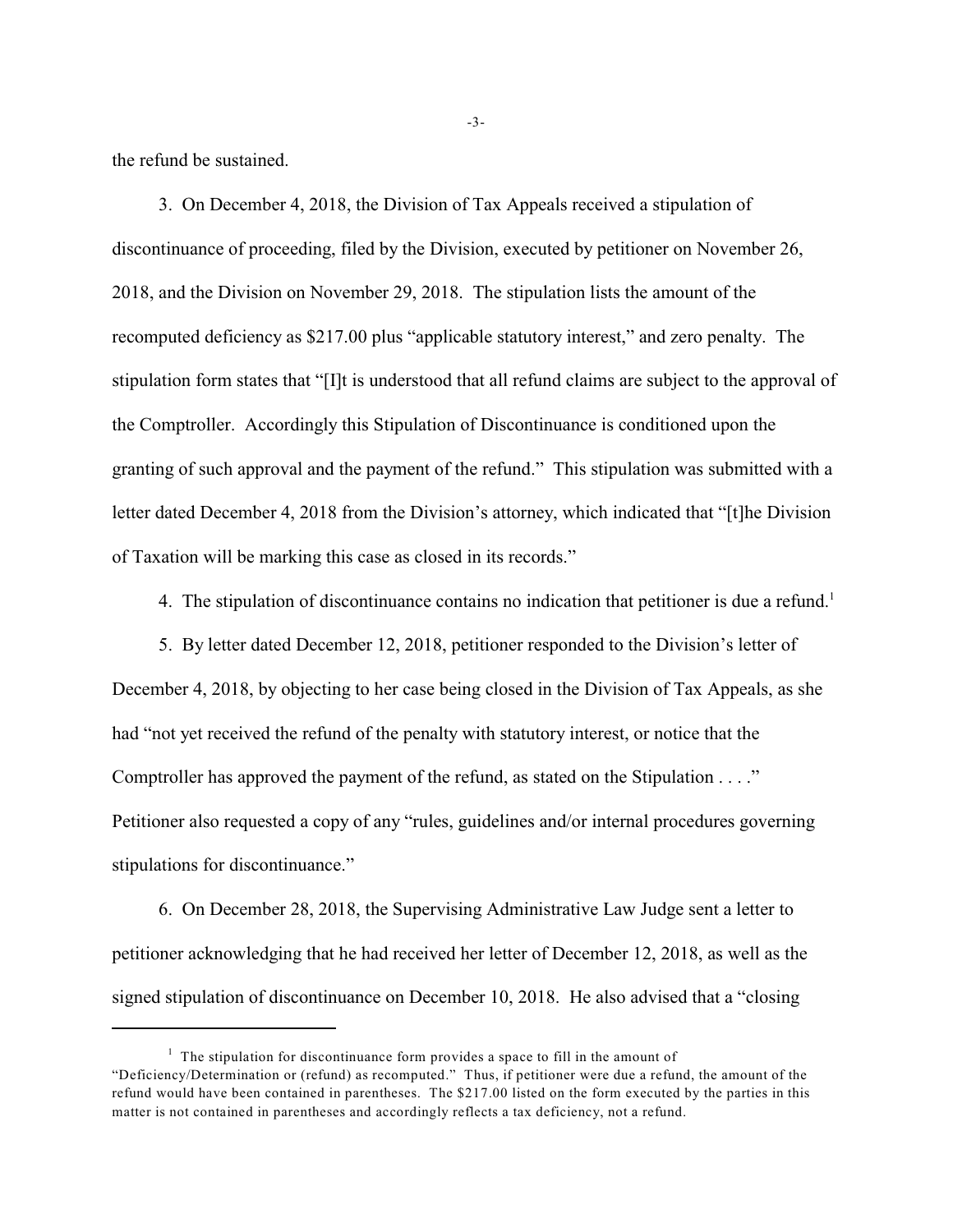order will be issued shortly, ordering the terms of the stipulation and closing the matter before this agency." He further advised that "[a]ny questions regarding collection should be directed to the Department of Taxation and Finance."

7. On January 16, 2019, the Supervising Administrative Law Judge issued an order of discontinuance in this matter. The order acknowledged that the parties had jointly executed a stipulation agreeing to settle and discontinue the matter in accordance with its provisions and had moved for an order finally determining the matter in accordance with its terms; ordered that the assessment be recomputed to be the tax listed on the stipulation, plus statutory interest; and further ordered that the proceeding be discontinued with prejudice.

8. At no time after her December 12, 2018 letter objecting to the stipulation of discontinuance did petitioner receive any communication from the Division or the Division of Tax Appeals addressing petitioner's assertion that a refund was due to her under the terms of the stipulation of discontinuance or her objection to the case being closed prior to her receiving such refund.

9. On February 15, 2019, petitioner filed an exception with the Tax Appeals Tribunal. On February 28, 2019, the Tribunal issued a notice of intent to dismiss exception on the ground that it lacks jurisdiction to consider petitioner's exception to the order of discontinuance. The notice of intent stated that "[A]s the only issue that petitioner challenged in her petition, i.e., the imposition of penalty, has been finally addressed in the stipulation of discontinuance and the matter discontinued with prejudice pursuant to an order of discontinuance, the Division of Tax Appeals has no further jurisdiction over this matter and the Tax Appeals Tribunal has no jurisdiction to consider the exception filed on February 15, 2019."

-4-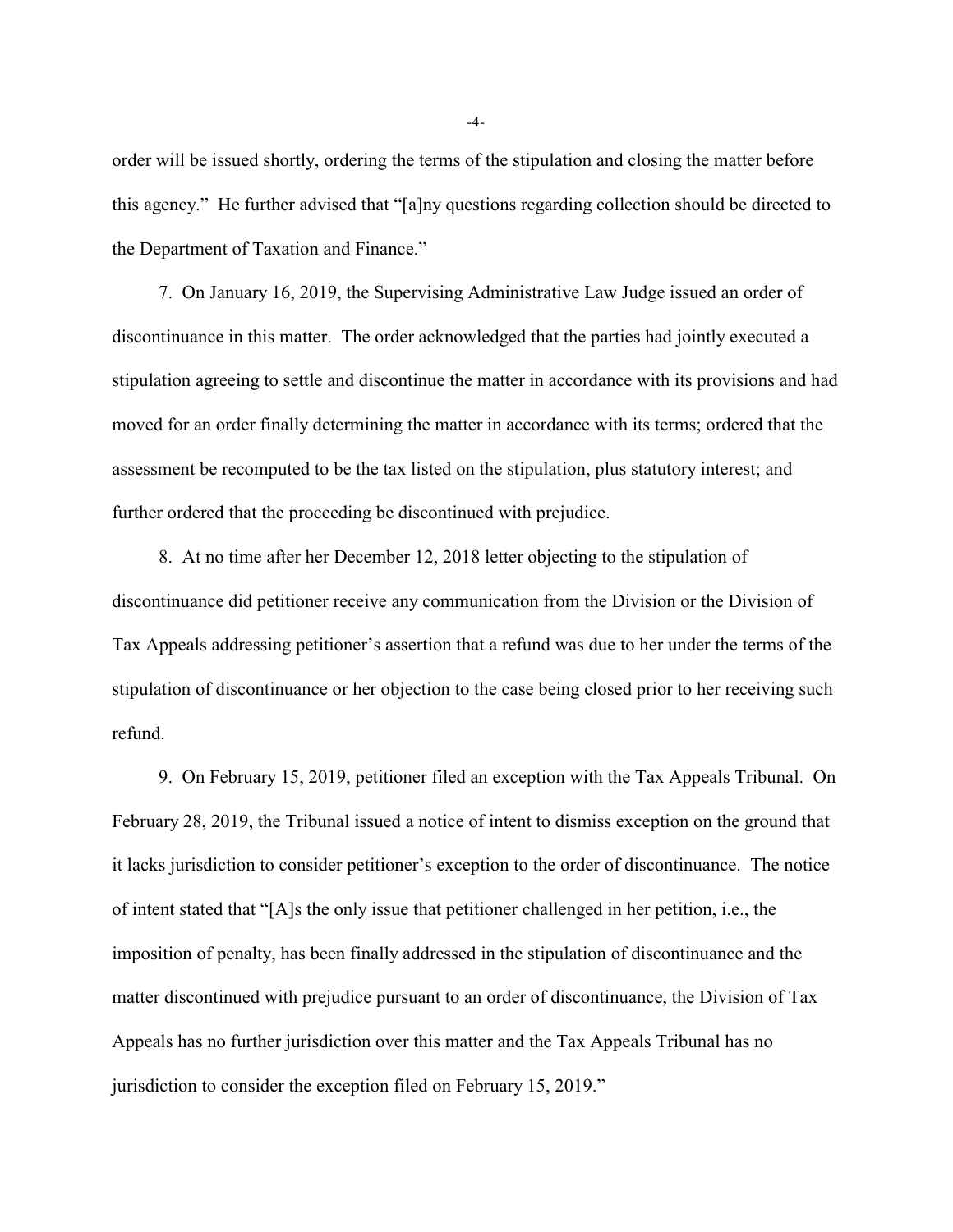### *SUMMARY OF RESPONSES TO NOTICE OF INTENT*

Petitioner asserts that the language of the stipulation of discontinuance indicates that her case should not have been closed prior to the Comptroller having approved the refund of the \$100.00 penalty, with statutory interest, and her actually having received the refund. Petitioner argues that, contrary to the assertion in the notice of intent to dismiss exception that the only issue raised in the petition was the imposition of penalty, petitioner also requested a refund and until that refund is granted, her case should not be dismissed. Additionally, petitioner argues that until all the conditions of the stipulation of discontinuance are met, such stipulation is not fully executed and, accordingly, the stipulation of discontinuance did not constitute a written agreement under Tax Law § 171 (eighteenth).

The Division asserts that the order of discontinuance, based upon the stipulation of discontinuance executed by both parties, resolved the issue of penalty and therefore removed the matter from the jurisdiction of the Division of Tax Appeals.

#### *OPINION*

The crux of petitioner's exception is that the stipulation of discontinuance is conditioned on the Comptroller approving, and her receiving, a refund of the penalty that she paid with regard to assessment L-043923762, and that, therefore, her case before the Division of Tax Appeals should not be closed prior to her receiving the refund. We agree with petitioner that if a stipulation of discontinuance provides for a refund, such stipulation appears, by its own terms, to be conditioned upon the petitioner's receipt of that refund. We also note that the issue of what remedy is available to a petitioner where such a refund is not granted after the case is closed by an order of discontinuance that is based upon a stipulation providing for a refund, would present

-5-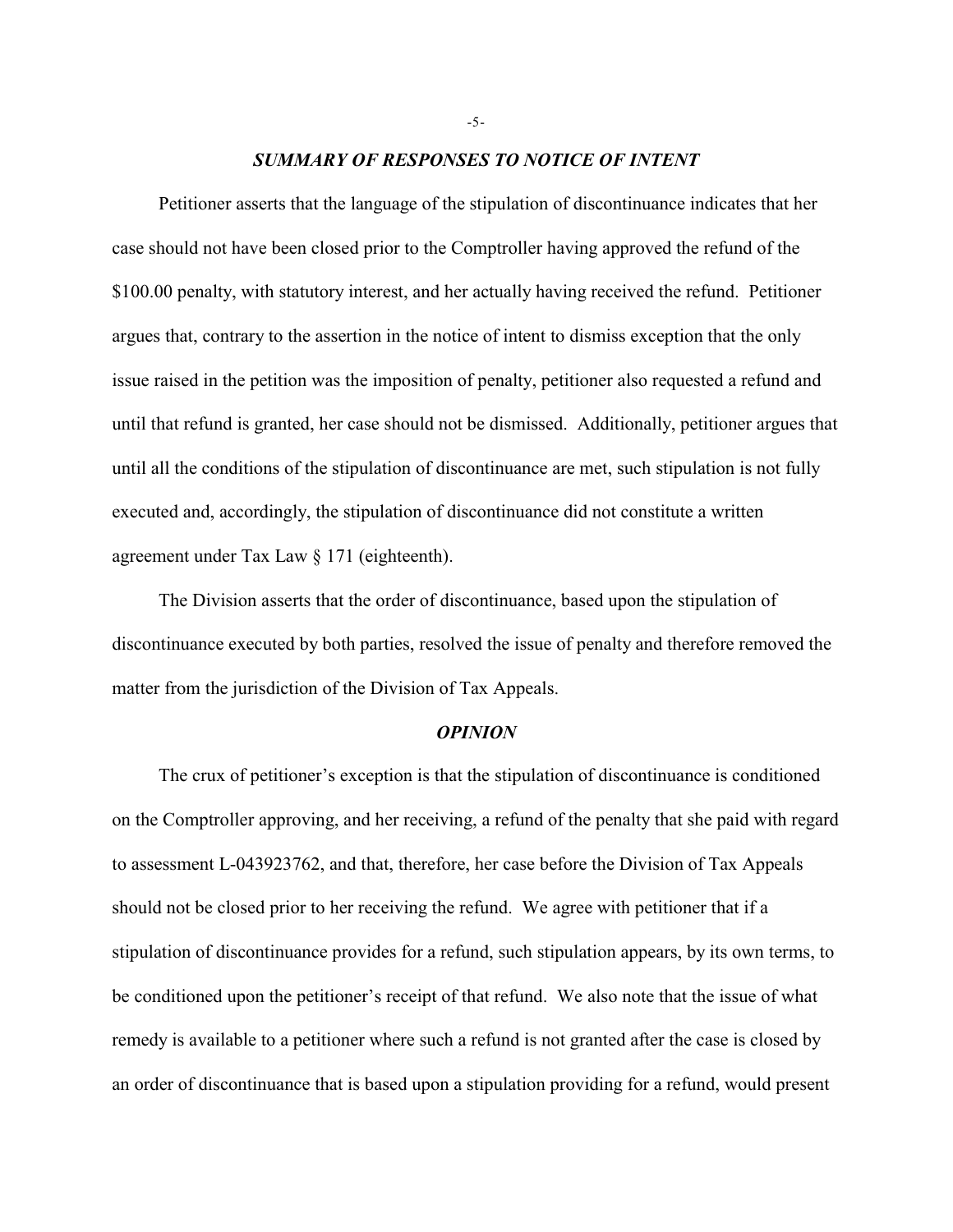a case of first impression in this forum. That is not, however, the case currently before this Tribunal.

We do not reach petitioner's arguments in this case because the stipulation of discontinuance executed by the parties does not provide for a refund. Contrary to petitioner's assertions, the stipulation of discontinuance indicates that the matter has been resolved by an agreement to a tax deficiency of \$217.00 plus applicable statutory interest, and that no penalty is due. There is no indication of any refund being granted. Therefore, petitioner's argument that the order of discontinuance should not have been issued until she received a refund is simply not applicable to the facts contained in the record.

Petitioner's argument is, however, relevant to a request that the Division of Tax Appeals vacate the stipulation of discontinuance, and the authority to consider such a request does exist (*see Matter of Felix Indus.*, Tax Appeals Tribunal, July 22, 1993; *Matter of D & C Glass Corp.*, Tax Appeals Tribunal, June 11, 1992). Therefore, we will consider petitioner's exception to be a request to vacate the stipulation of discontinuance. Accordingly, the notice of intent to dismiss exception issued by this Tribunal is withdrawn and we find that this Tribunal has jurisdiction over the exception.

The stipulation of discontinuance was prepared on Division of Tax Appeals form TA-115, one of several forms adopted by the Tax Appeals Tribunal to allow parties to notify the Division of Tax Appeals of a decision to discontinue a proceeding. The stipulation of discontinuance has previously been found to be a written agreement under Tax Law § 171 (eighteenth) (*see Matter of Felix Indus.*; *see also Matter of D & C Glass Corp.*). Petitioner's argument that this particular stipulation of discontinuance is not a written agreement under Tax Law § 171

-6-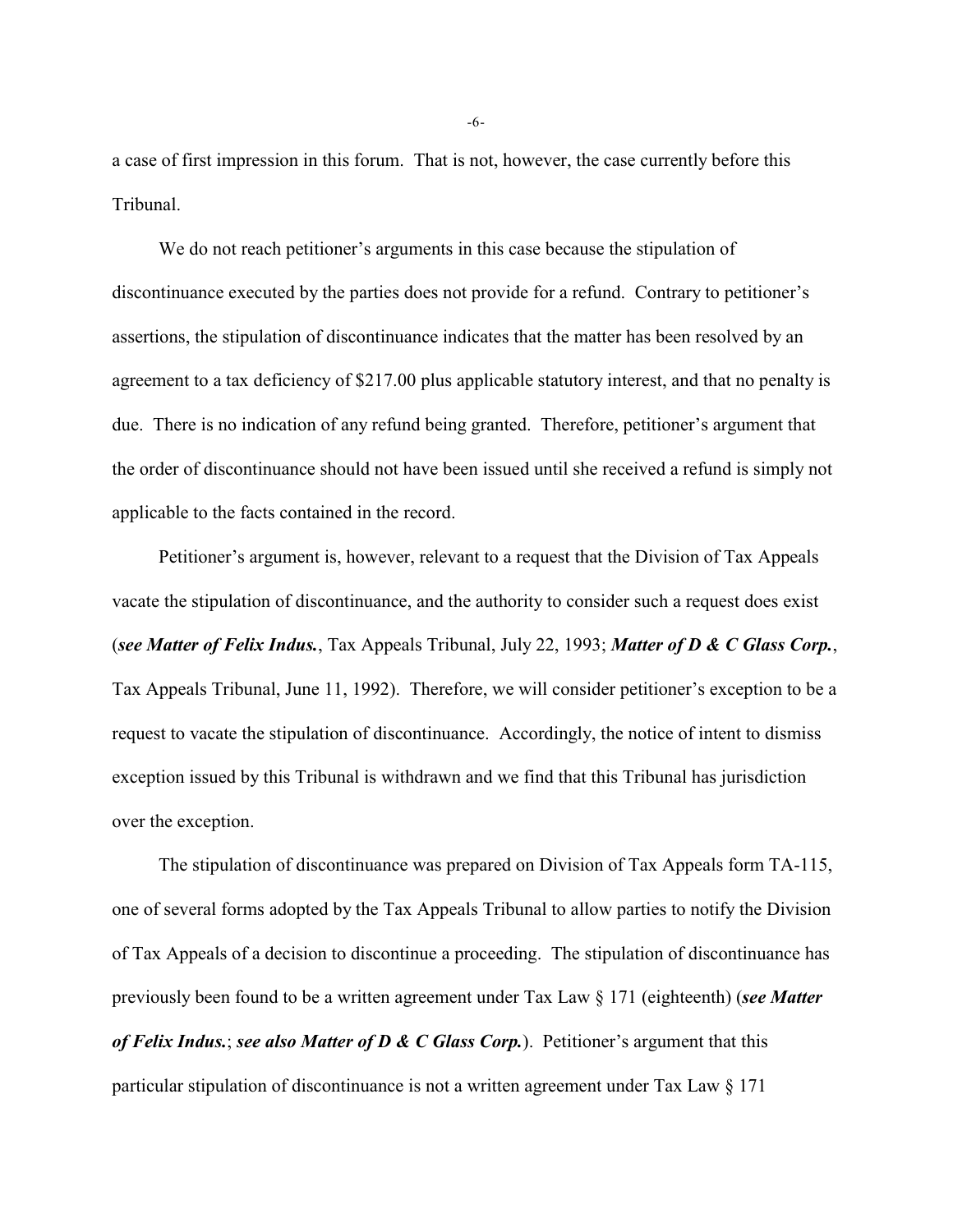(eighteenth) is premised upon the conclusion that the stipulation was not fully executed because petitioner did not receive her refund. Petitioner's argument fails as we have found that the stipulation did not provide for a refund.

[Tax Law](http://www.westlaw.com/Link/Document/FullText?findType=L&pubNum=1000144&cite=NYTXS171&originatingDoc=I014442ba98a711e7bfb79a463a4b3bc7&refType=LQ&originationContext=document&vr=3.0&rs=cblt1.0&transitionType=DocumentItem&contextData=(sc.Search)) § 171 (eighteenth), provides as follows:

"The commissioner of taxation and finance shall:

\* \* \*

Eighteenth. Have authority to enter into a written agreement with any person, relating to the liability of such person (or of the person for whom he acts) in respect of any tax or fee imposed by the tax law or by a law enacted pursuant to the authority of the tax law or article two-E of the general city law, *which agreement shall be final and conclusive*, and except upon a showing of fraud, malfeasance, or misrepresentation of a material fact: (a) the case shall not be reopened as to the matters agreed upon or the agreement modified, by any officer, employee, or agent of this state, and (b) in any suit, action, or proceeding, such agreement, or any determination, assessment, collection, payment, cancellation, abatement, refund or credit made in accordance therewith, shall not be annulled, modified, set aside or disregarded" (emphasis added).

The grounds set forth in [Tax Law § 171 \(eighteenth\)](http://www.westlaw.com/Link/Document/FullText?findType=L&pubNum=1000144&cite=NYTXS171&originatingDoc=I014442ba98a711e7bfb79a463a4b3bc7&refType=LQ&originationContext=document&vr=3.0&rs=cblt1.0&transitionType=DocumentItem&contextData=(sc.Search)), i.e., "fraud, malfeasance, or

misrepresentation of a material fact," are the sole grounds for stipulations to "be annulled,

modified, set aside or disregarded" (*see Matter of Mullin*, Tax Appeals Tribunal, June 9, 1994;

*Matter of Felix Indus.*). Petitioner has not alleged, much less proven, that any of these grounds exist.

While petitioner has not alleged any misrepresentations on the part of the Division, the Tribunal does acknowledge that the record contains numerous examples of disconnects between and among the parties and the Division of Tax Appeals. The most troubling example being that the refund denial letter issued by the Division to petitioner indicates that no tax was due on assessment L-043923762, while the stipulation of discontinuance indicates that there is a \$217.00 deficiency regarding the same assessment. However, there is nothing in the record to indicate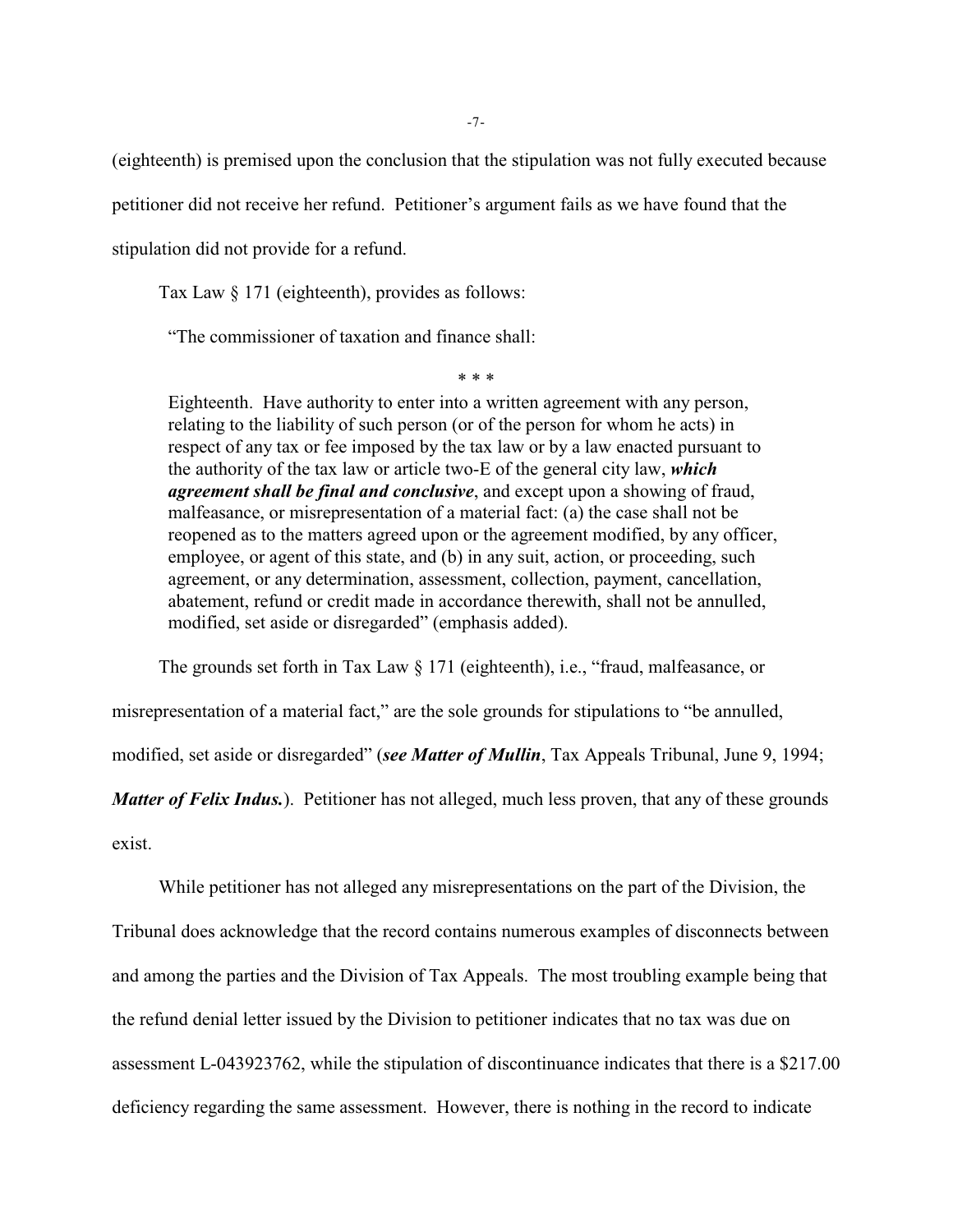that these disconnects are anything more than miscommunications, which may still be resolved between the parties after a review of the appropriate documents.

Petitioner has not satisfied her heavy burden of proving fraud, malfeasance, or

misrepresentation of a material fact; therefore, grounds for vacating the subject stipulation do not exist.

Accordingly it is ORDERED, ADJUDGED and DECREED that:

- 1. The exception of Karen E. Morth is denied;
- 2. The order of the Administrative Law Judge is affirmed; and
- 3. Petitioner's request to vacate a stipulation for discontinuance of proceeding is denied.